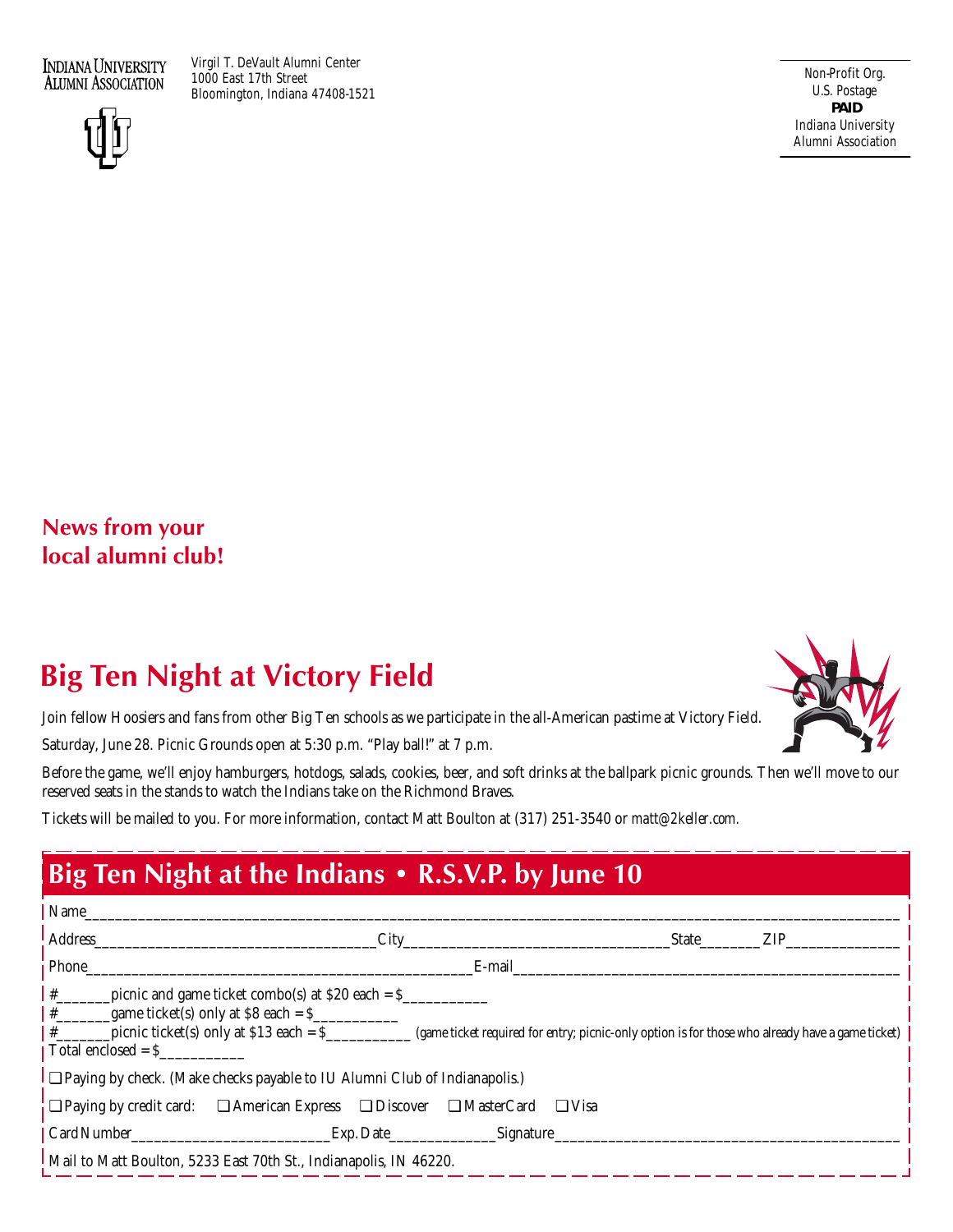

# **Family Tailgate Party**

The IU Varsity Club and the IU Alumni Association invite all fans to come out and spend some time with the Hoosier athletics family as we "tailgate" and talk about Indiana University athletics.

**When:** Thursday, May 8

**Where:** Five Seasons Country Club 1300 East 96th St., Indianapolis

**Time:** 6 p.m.

**Meet:** Coaches Kathi Bennett, Mike Davis, Gerry DiNardo, and Jerry Yeagley

Also joining us for the evening will be IU Interim Athletics Director Terry Clapacs and IU Alumni Association President and CEO Ken Beckley

Proceeds from this event will help support student-athlete scholarships for IU's 24 varsity sports.

Reservations are required and must be received by April 24.

For more information, call (812) 855-0866, e-mail *athevent@indiana.edu,* or visit *iuhoosiers.com.*

Kathi Bennett



Mike Davis





Gerry DiNardo

Jerry Yeagley

# **IU Athletics Family Tailgate Party in Indianapolis • R.S.V.P. by April 24**

| ! Name                                                                                                                                                                                                                         |           |  |  |  |
|--------------------------------------------------------------------------------------------------------------------------------------------------------------------------------------------------------------------------------|-----------|--|--|--|
| Address and the contract of the contract of the contract of the contract of the contract of the contract of the contract of the contract of the contract of the contract of the contract of the contract of the contract of th |           |  |  |  |
|                                                                                                                                                                                                                                | State ZIP |  |  |  |
| E-mail expression and the set of the set of the set of the set of the set of the set of the set of the set of the set of the set of the set of the set of the set of the set of the set of the set of the set of the set of th |           |  |  |  |
| Indicate number of tickets: $\#$ adult ticket(s) at \$20 each = \$                                                                                                                                                             |           |  |  |  |
| $\frac{4}{x}$ youth ticket(s) (12 and under) at \$10 = \$                                                                                                                                                                      |           |  |  |  |
| $Total enclosed = S$                                                                                                                                                                                                           |           |  |  |  |
| $\frac{1}{2}$ Paying by check. (Make checks payable to IU Foundation.)                                                                                                                                                         |           |  |  |  |
| <b>D</b> Paying by credit card: $\Box$ American Express $\Box$ Discover $\Box$ MasterCard $\Box$ Visa                                                                                                                          |           |  |  |  |
| Card number Exp. date Exp. date                                                                                                                                                                                                |           |  |  |  |
| $\frac{1}{1}$ Signature                                                                                                                                                                                                        |           |  |  |  |
| Mail to Coaches Tour, c/o Special Events, Assembly Hall, 1001 E. 17th St, Bloomington, IN 47408                                                                                                                                |           |  |  |  |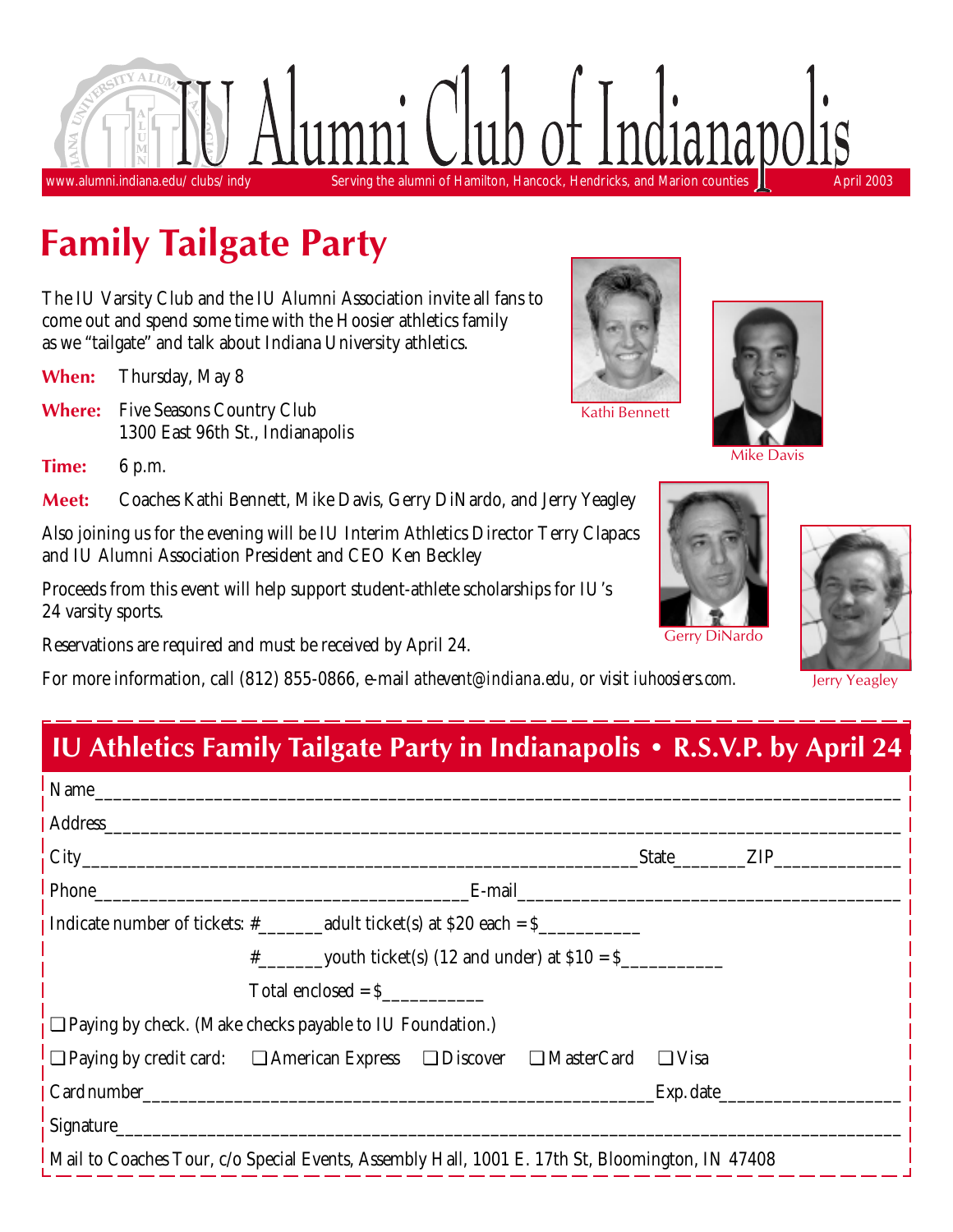**IU Alumni Club of Indianapolis Board of Directors 2002-2003**

> **President** Cathy Henneke Randall **Vice President** Connie Carr Shepherd **Treasurer** Scott Medalen **Recording Secretary** Doug Buday

**Board Members** Matt Boulton Franklin Breckenridge, Jr. Kristi Engle Gaynor Evan Moss Janette Pittsford Kathy Raver Ken Scales Phil Westfall

### **Ex-Officio Members**

Eric Behrman, IUAA Scott Dolson, Varsity Club Sharon Holland, IUPUI Office of Alumni Relations

**Student Members**

Ashlee Adkins, IUPUI Maggio Brozio, IUB

# **To You It's a Strike…To a Kid It's a Chance Follow Through for Junior Achievement**

The IU Alumni Club of Indianapolis is stepping up to the lane and following through for Junior Achievement on Saturday, April 26 for its Annual Bowl-A-Thon. The event will be held at Wood-

land Bowl, 3421 E. 96th St. in Indianapolis and will go from 3 to 5:30 p.m. A participation fee of \$15 is required of all bowlers and can be paid the day of the event. The fee will cover games, shoes, and an event t-shirt.

We are now forming teams to participate — that is, to bowl, raise money, and have a great time while benefiting Junior Achievement. JA is an organization that educates and inspires young people to value free enterprise, understand business and economics, and learn the importance of staying in school.

Everyone is invited to participate in the Bowl-A-Thon, either as a bowler or a sponsor—and you don't have to be a serious bowler! We will bowl three games, and there are many prizes to win, such as

the use of a PT Cruiser for a year, airline tickets, and much more!

The goal of the IU Alumni Club is to raise \$100 per bowler in pledge money, but if you are unable to raise

that amount, please don't let that stop you from joining us. Sign up to bowl by contacting Kathy Raver at (317) 845-5218 or *raver@hju.com*by Friday, April 18. We ask that you please bring all pledge money, along with your \$15 participation fee, the day of the event. All checks should be made payable to Junior Achievement. If you would like to help but are not interested in bowling, please send a check to Kathy Raver, 9413 Helmsdale Drive, Indianapolis, IN 46256. All pledge money must be received by Saturday, April 26. If you have any questions, please con-

There will be other teams bowling in the Bowl-A-Thon, so be sure to show your Hoosier pride and wear your IU gear!

# **Indiana Cares**

Indiana alumni have been giving back to our community dren whose Christmas would have been toyless without our through events sponsored by the IU Alumni Club of

Indianapolis over recent months. At the Nov. 19 Pacers game, members of the club's community service committee assisted by IU Bloomington students raised \$2,400 for the Pacers Foundation by selling 50/50 raffle tickets. At the pep rally prior to the Hoosiers win over Maryland in December, Hoosier fans donated 300 toys, which were given to

the Concord Community Center to be distributed to chil-Raver (see article above for contact information).

tact Kathy Raver.

contributions. And during 2002, our volunteers provided cakes for 21 parties at the Julian Center for kids who celebrated their birthdays while staying at the center.

If you're interested in working with our community service committee in planning events for the benefit of the communities in which we live, contact committee chair Kathy